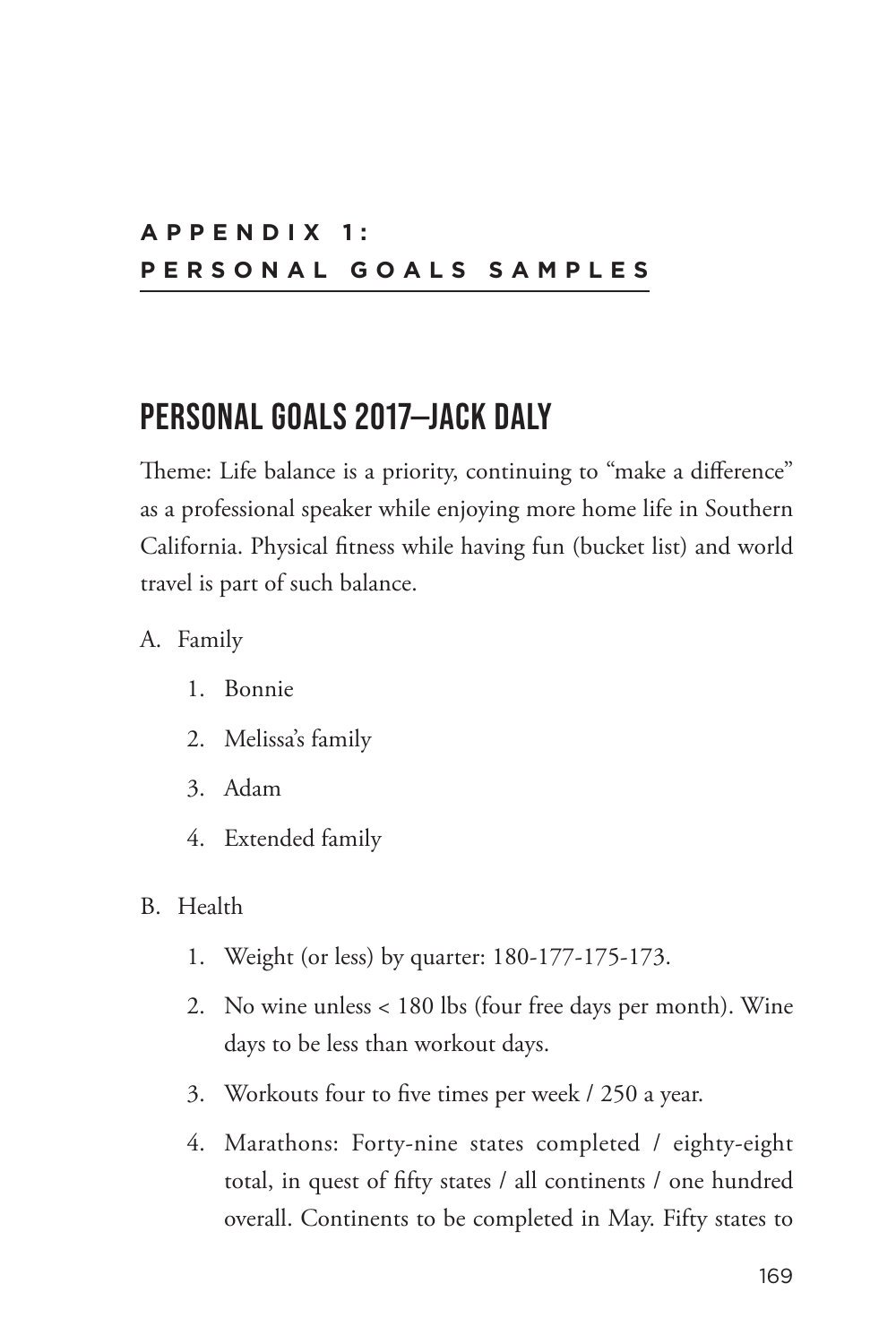be completed in October.

- a) Disney Half—January
- b) Surf City—February
- c) DC—March
- d) Great Wall of China—May
- e) Atlantic City—October
- 5. Triathlons: Asia Ironman will complete all continents, with Malaysia in November.
	- a) Oceanside 70.3—April
	- b) Maine 70.3—August
	- c) Malaysia full—November
- 6. Swim seventy-two thousand yards / twenty-four hours a year / two hours a month
- 7. Run seven hundred miles / 132 hours a year / eleven hours a month
- 8. Bike twenty-five hundred miles / 144 hours a year / twelve hours a month
- 9. Bike stationary fifteen hundred miles / 108 hours a year / nine hours a month
- 10. Strength / seventy-two weight workouts a year / six a month
- 11. Rowing forty-eight hours / four hours a month
- 12. Blood platelet donations / six a year
- 13. Doctors: medical—Dec; dentist—three times a year; eyes summer; skin—May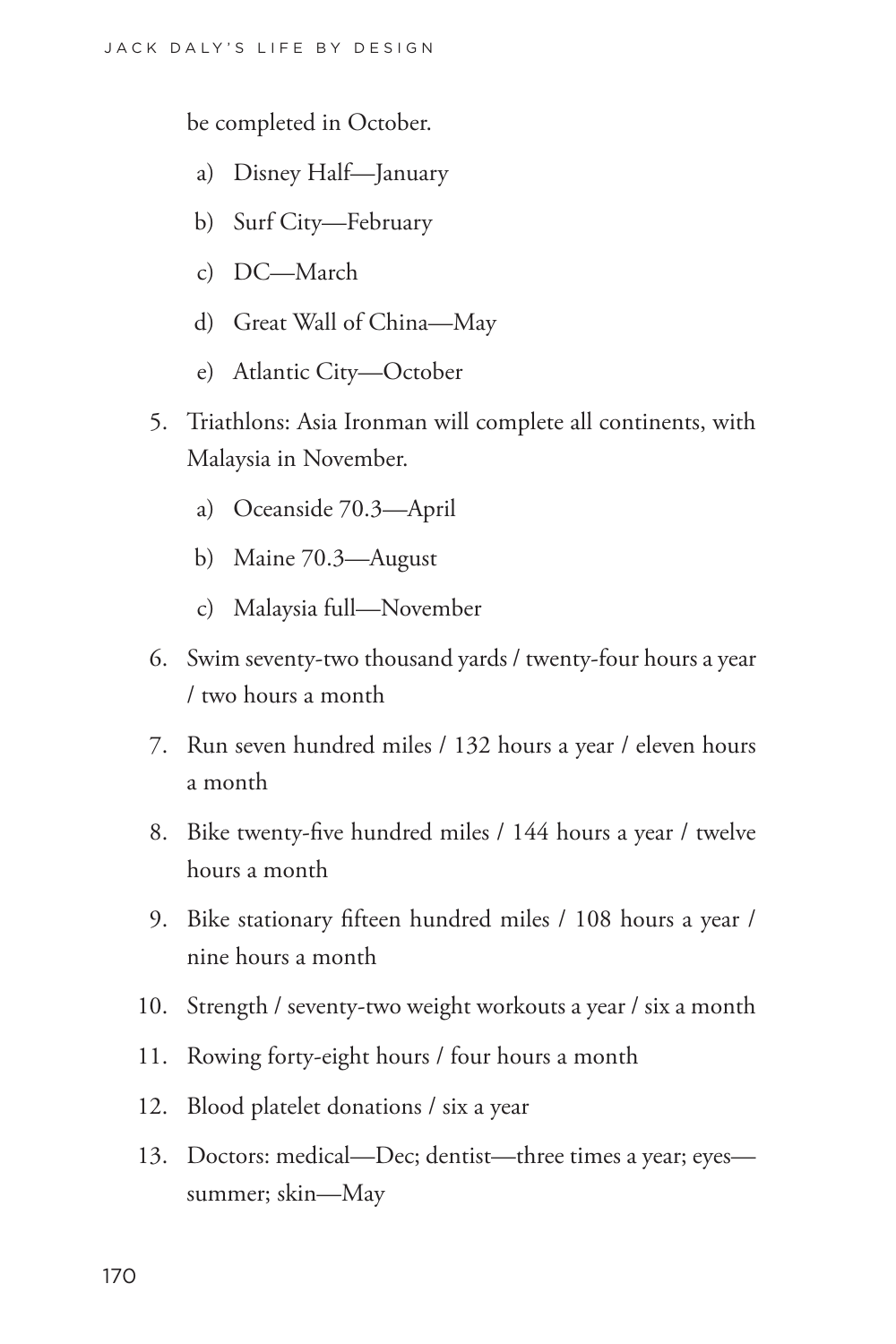- 14. Floss daily
- 15. Water / half gallon daily
- 16. Sleep / six hours nightly
- C. Quality of life / travel / vacations
	- 1. Mexico/Cabo—February
	- 2. Murphy family in California—February
	- 3. Peru/Chile/Machu Picchu—March
	- 4. Family cruise: Caribbean—April
	- 5. Hamilton Island, Australia—April
	- 6. China/Thailand—May
	- 7. Palm Springs—June
	- 8. California beach week—August
	- 9. Iovines in California—August
	- 10. South Carolina golf with Rick—September
	- 11. Nova Scotia—September
- D. Visits with the Young family
	- 1. March—DC
	- 2. April—cruise
	- 3. June—Palm Springs
	- 4. July—Charlottesville
	- 5. October—Atlantic City
	- 6. December—Christmas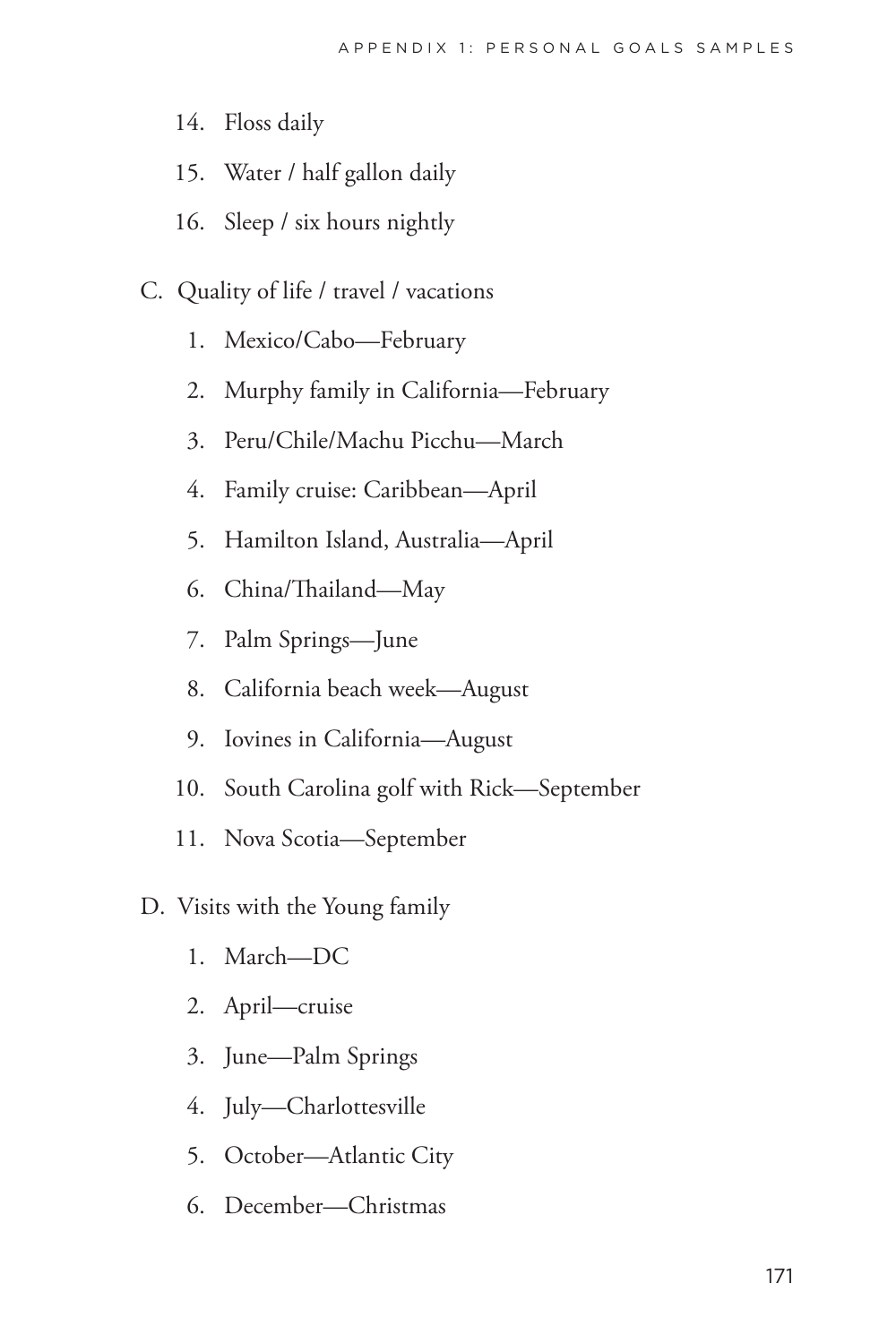- E. Golf Top 100: ninety-two total. Goal of four more in 2017.
- F. Events
	- 1. Mexico/Cabo
	- 2. Adam's wedding
	- 3. China tours / Great Wall / Thailand
	- 4. Malaysia/Ironman
	- 5. Nova Scotia/golf
	- 6. Ireland/golf
	- 7. Carolina golf/Rick
	- 8. Hollywood sign—June
	- 9. Blimp—June
	- 10. Indoor skydive
	- 11. Segway
	- 12. Bikram hot yoga
	- 13. AcroYoga
	- 14. Publish two new books—Shavitz & Bailey
	- 15. Several photo books
- G. Household
	- 1. Sell LaQuinta house
	- 2. New car—Jack
	- 3. Investment mgmt. review / two times a year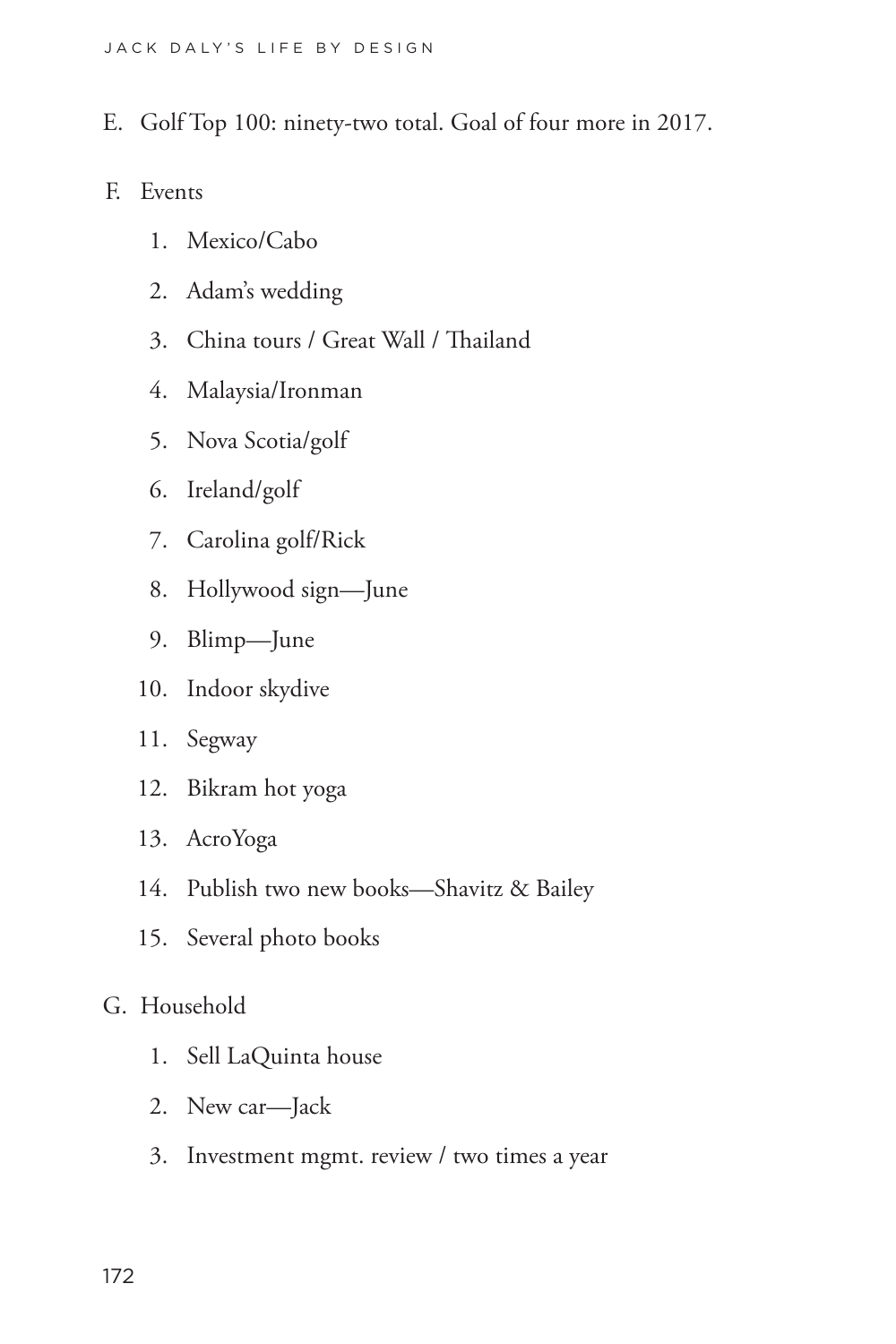#### H. Balance / personal development

- 1. Books: thirty per year
- 2. Movies: sixty per year
- 3. Magazines: twelve monthly
- 4. Manage/monitor sleep nights

| <b>QTR</b>      | $\mathbf{1}$ | 2  | 3  | 4  | <b>TOTAL</b> |
|-----------------|--------------|----|----|----|--------------|
| <b>Business</b> | 29           | 30 | 27 | 25 | 111          |
| Home            | 47           | 35 | 48 | 43 | 173          |
| Fun             | 14           | 26 | 17 | 24 | 81           |
| <b>Total</b>    | 90           | 91 | 92 | 92 | 365          |
| Meals at home   | 30           | 25 | 36 | 26 | 117          |

# **PERSONAL GOALS 2018—JACK DALY**

Theme: Life balance is a priority, continuing to "make a difference" as a professional speaker and CEO coach while enjoying more home life in Southern California. Physical fitness while having fun (bucket list) and world travel is part of such balance.

A. Family

- 1. Melissa's family
- 2. Adam's family
- 3. Extended family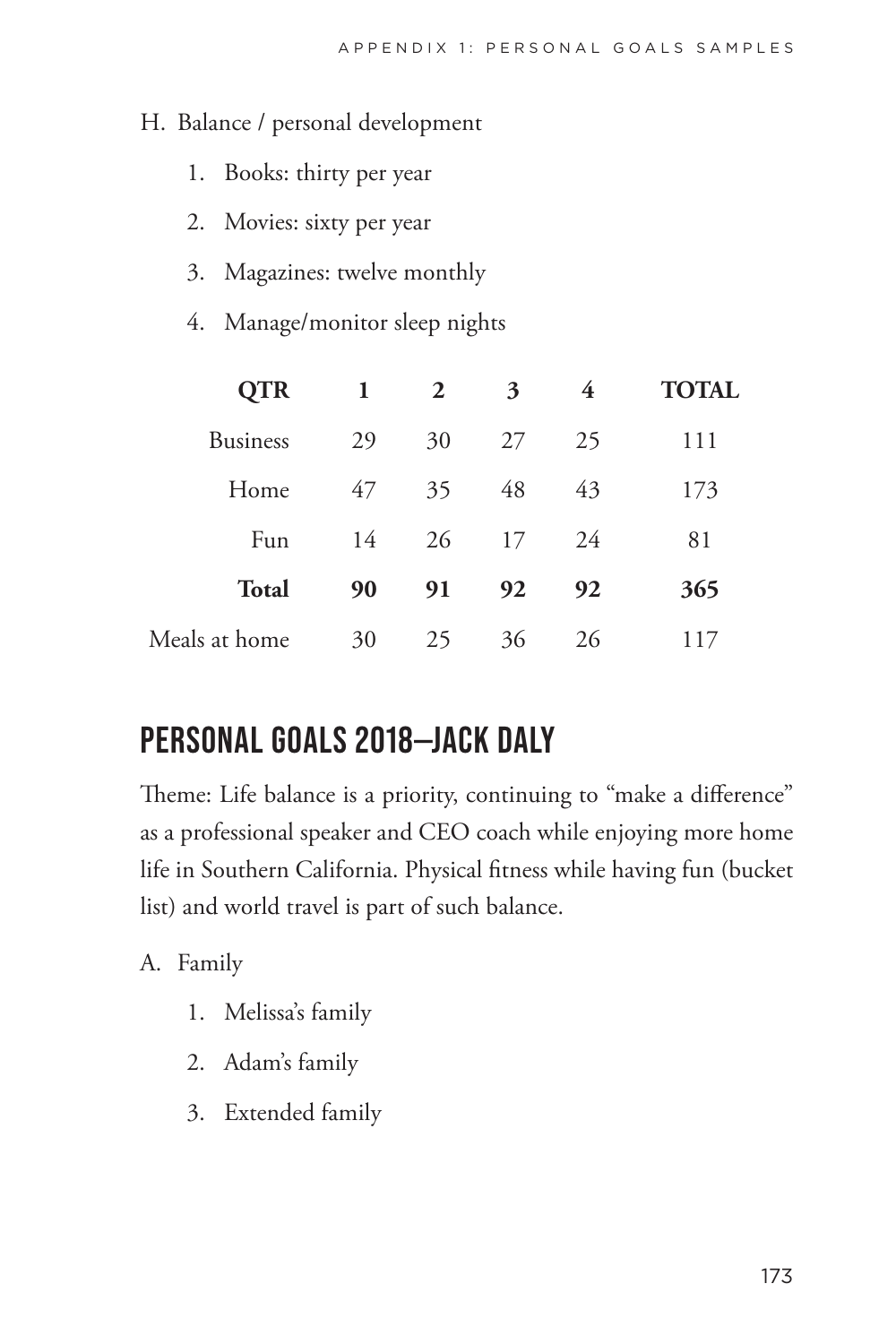### B. Health

- 1. Weight (or less) by quarter: 180-177-175-175.
- 2. No wine unless < 182 lbs (four free days per month). Wine days to be less than workout days annually.
- 3. Workouts four to five times per week / 250 a year.
- 4. Marathons: Fifty states completed / ninety-six total; marathon all continents; one hundred overall total goal. Continents to be completed in May; fifty states to be completed in April.
	- a) DC—March
	- b) Charlottesville—April
	- c) Cape May, NJ—April (That's fifty states!!)
	- d) Great Wall of China—May (That's all continents!!)
	- e) Berlin, Germany—September (will be four of the world's Big Six)
	- f) Catalina Island ECO Marathon—November
	- g) Others as present selves on calendar
- 5. Triathlons: Not of emphasis this year. As calendar presents opportunity.
- 6. Swim seventy-two thousand yards / twenty-four hours a year / two hours a month
- 7. Run seven hundred miles / 132 hours a year / eleven hours a month
- 8. Bike two thousand miles / 120 hours a year / ten hours a month
- 9. Bike stationary five hundred miles / thirty-six hours a year / three hours a month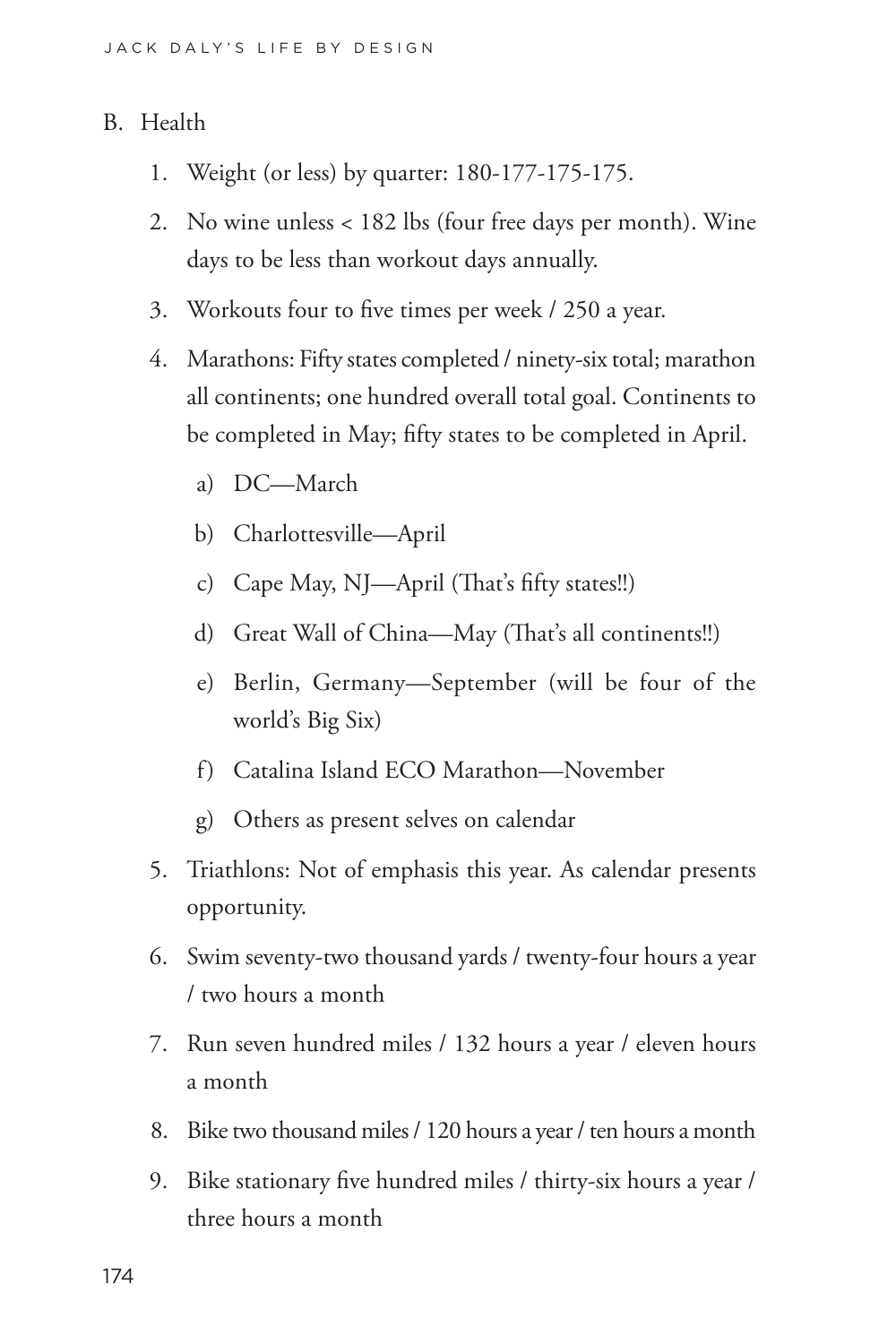- 10. Strength / ninety-six weight workouts a year / eight a month
- 11. Rowing / forty-eight hours a year / four hours a month
- 12. Blood platelet donations / five a year
- 13. Doctors: medical—January and July; dentist—three times a year; eyes—summer; skin—May
- 14. Floss daily
- 15. Water / half gallon daily
- 16. Sleep six hours nightly
- C. Quality of life / travel / vacations
	- 1. Ireland—January
	- 2. Maui—February
	- 3. China—May
	- 4. Cape May family reunion—May
	- 5. Australia—July
	- 6. Asia—August
	- 7. Grand Canyon—September
- D. Visits with the Young family
	- 1. March—DC
	- 2. April—Charlottesville
	- 3. May—Cape May
	- 4. Various—open opportunities
	- 5. December—Charlottesville
	- 6. Open—Long weekend with the grandsons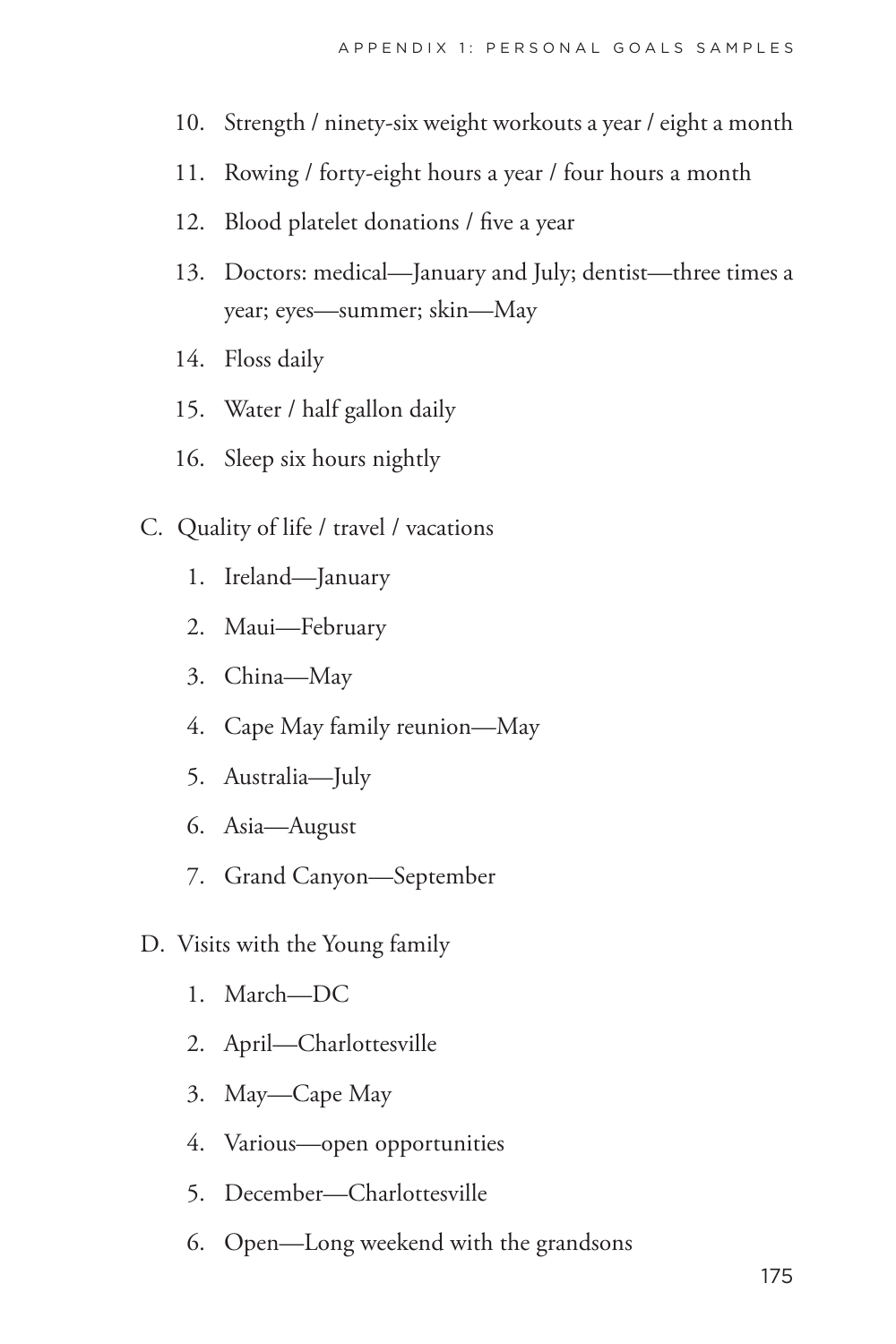- E. Golf Top 100: ninety-three to date / target goal of ninety-seven
- F. Rejoin golf club; play fifty rounds
- G. Events / bucket list
	- 1. Ireland
	- 2. Maui
	- 3. Super Bowl if Eagles in
	- 4. China tours / Great Wall
	- 5. Climb to Big Buddha—Hong Kong
	- 6. Fiftieth state marathon
	- 7. All-continents marathons
	- 8. Pine Valley Golf
	- 9. Rim2Rim2Rim
	- 10. Indoor skydive
	- 11. Attend boxing match
	- 12. Bikram hot yoga
	- 13. AcroYoga
	- 14. Shear a sheep
	- 15. Visit Hoover Dam
	- 16. Several photo books
- H. Household
	- 1. House improvements / enhancements
	- 2. Investment management review / twice a year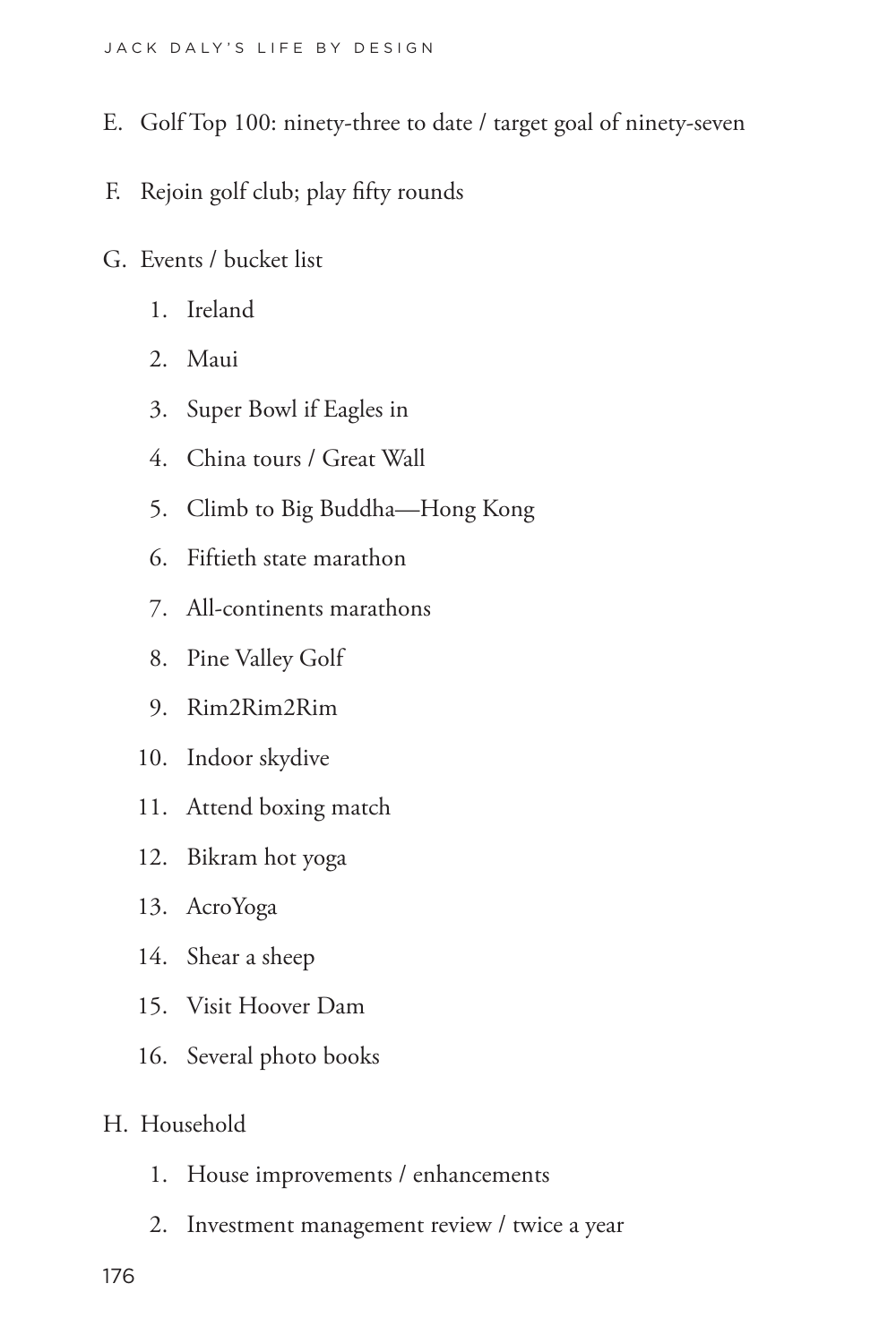#### I. Balance / personal development

- 1. Books: thirty per year
- 2. Movies: sixty per year
- 3. Magazines: twelve monthly
- 4. Manage / monitor sleep nights

| <b>QTR</b>      | 1  | $\mathbf{2}$ | 3  | $\overline{4}$ | total | $\%$ |
|-----------------|----|--------------|----|----------------|-------|------|
| <b>Business</b> | 26 | 21           | 18 | 14             | 79    | 22\% |
| Home            | 50 | 40           | 59 | 63             | 212   | 58%  |
| Fun             | 14 | 30           |    | 15 15 74       |       | 20%  |
| <b>Total</b>    | 90 | 91           | 92 | 92             | 365   |      |

# **PERSONAL GOALS 2019—JACK DALY**

Theme: Life balance is the goal, marrying my quest to "make a difference" as a professional speaker and CEO coach while enjoying a mix of more time at home, exercise as a staple to include added emphasis on golf, world travel, and continuing pursuit of the bucket list.

- A. Family
	- 1. Relationship with Leslie
	- 2. Melissa's family
	- 3. Adam's family
	- 4. Extended family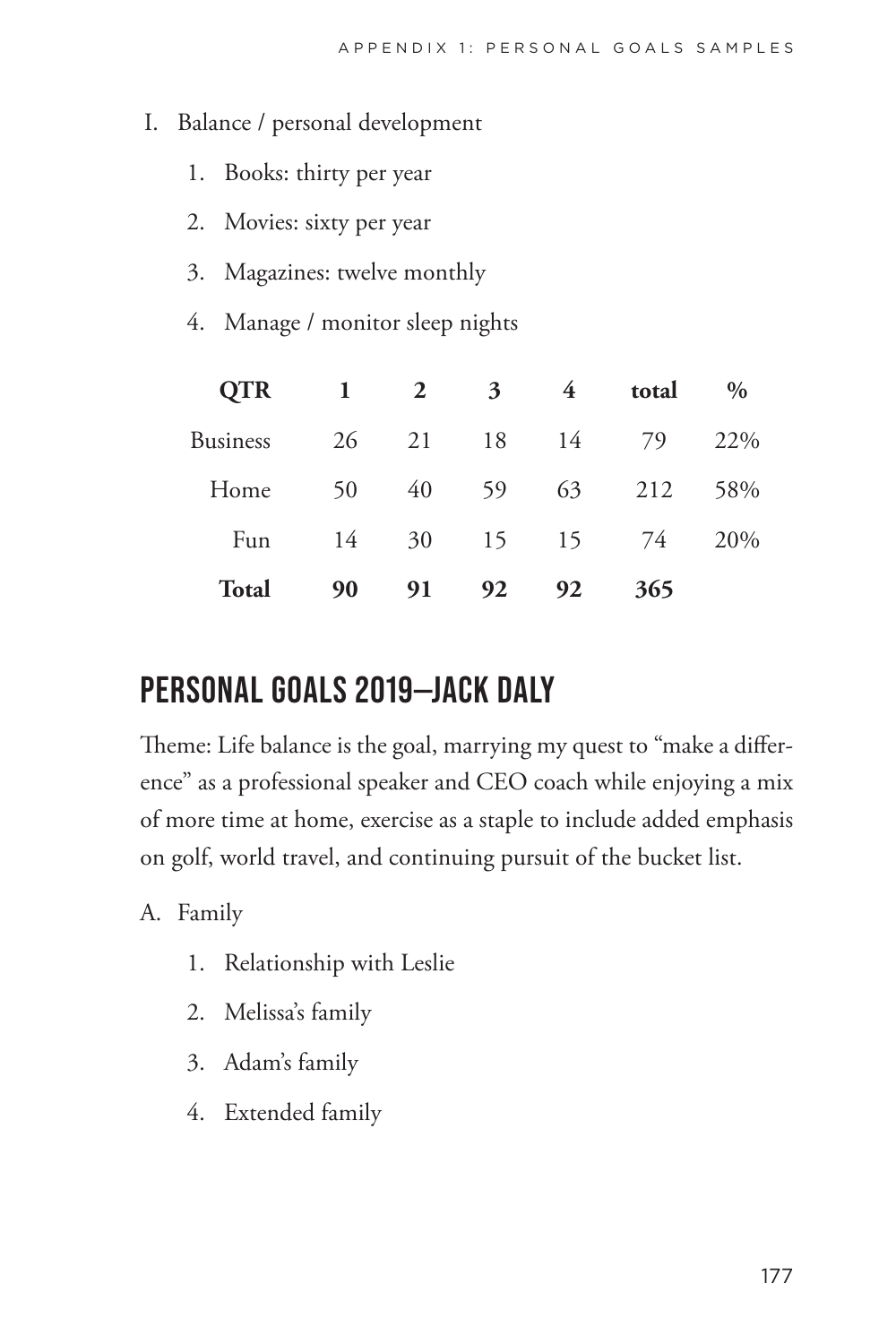#### B. Health

- 1. Weight (or less) by quarter: 185-183-180-180.
- 2. No wine unless less than 185 lbs (four free days per month). Wine days to be less than workout days annually.
- 3. Workouts four to five times per week / 250 a year
- 4. Marathons: Currently at ninety-three, goal of one hundred total, a few in 2019
	- a) Surf City: Feb 3—94
	- b) London: Apr 6—95
	- c) Berlin: Sep—96
	- d) Others as opportunity presents
- 5. Triathlons—not of emphasis in 2019
- 6. Swim seventy-two thousand yards / twenty-four hours a year / two hours a month
- 7. Run twelve hundred miles / 240 hours a year / twenty hours a month
- 8. Bike one thousand miles / sixty hours a year / five hours a month
- 9. Strength / ninety-six weight workouts a year / eight a month
- 10. Rowing / thirty-six hours a year / three hours a month
- 11. 3.6 million steps / three hundred thousand monthly / ten thousand daily
- 12. Sit-ups / fifty daily / fifteen hundred monthly / eighteen thousand annually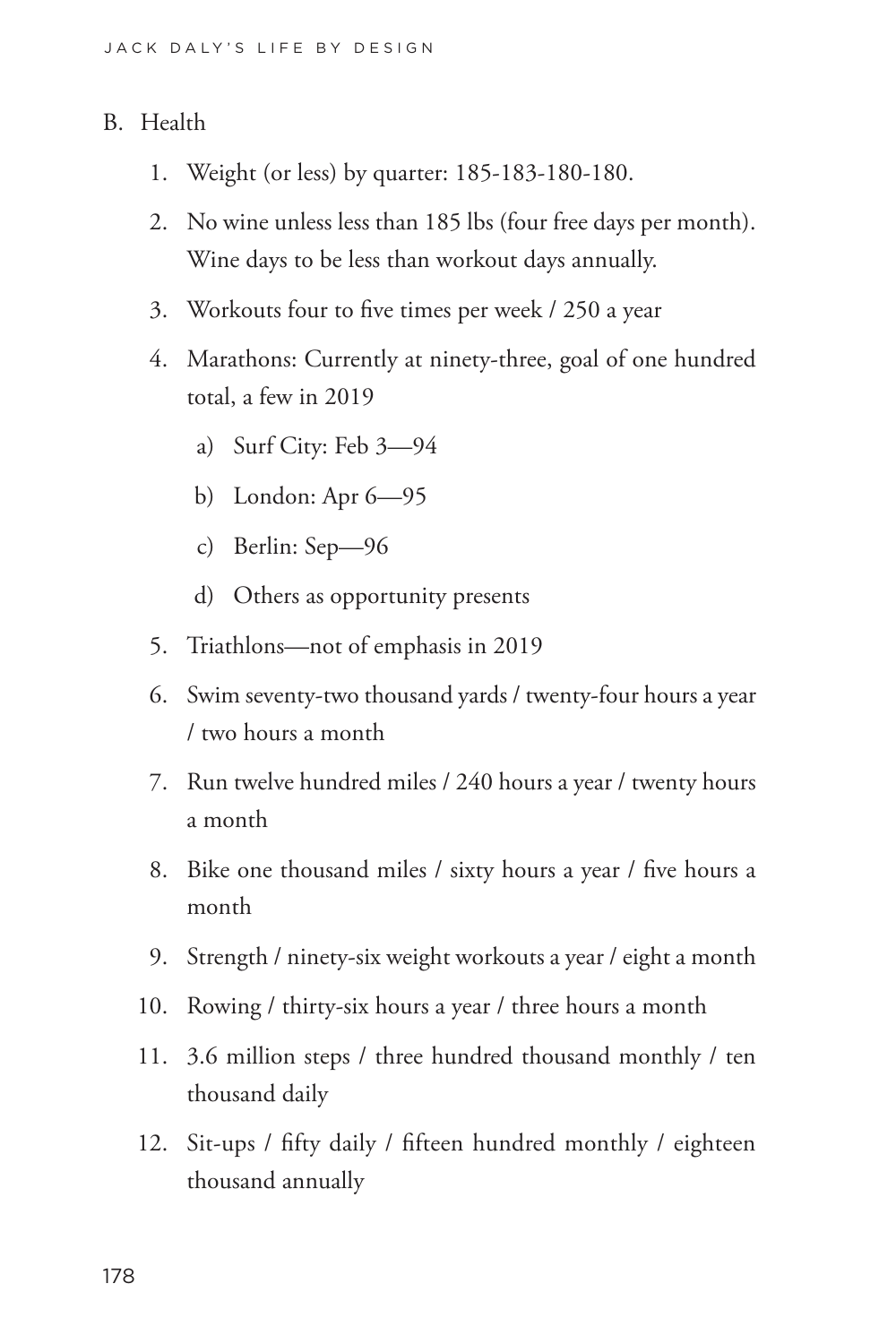- 13. Yoga / one day a month
- 14. Blood platelet donations / five per year
- 15. Doctors: medical—Jan and July; dentist—three times a year; eyes—summer; skin—May
- 16. Floss daily
- 17. Water / half gallon daily
- 18. Sleep / seven hours nightly
- C. Quality of life / travel / vacations
	- 1. Cruise: Bahamas and San Juan Puerto Rico—Jan
	- 2. India—Mar
	- 3. Sri Lanka—Mar
	- 4. Dubai—Mar
	- 5. Copenhagen—Mar
	- 6. Vegas—April
	- 7. London—April
	- 8. Asia—May
	- 9. Hawaii—Jun
	- 10. Calgary—Jul
	- 11. Australia—Jul
	- 12. Prague/Paris—Aug
	- 13. Cruise?—Aug
	- 14. Kenya—Sep
	- 15. Berlin—Sep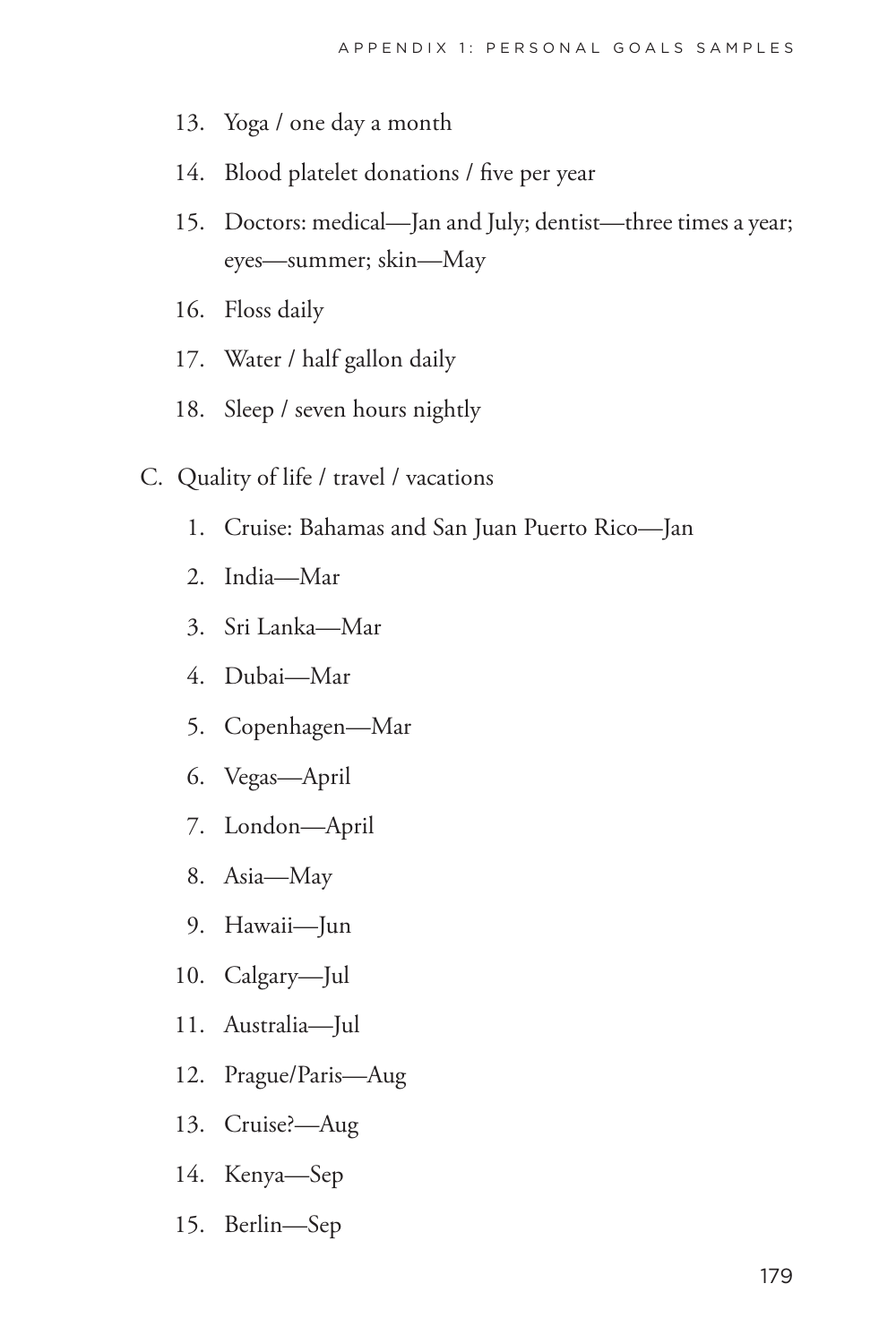- 16. New Mexico—Oct
- 17. Napa Valley—Oct
- 18. Cabo—Nov or Dec
- D. Visits with the Young family
	- 1. April—Charlottesville
	- 2. June—California
	- 3. Oct—New Mexico
	- 4. Dec—Charlottesville
	- 5. Various as windows of opportunities present
	- 6. BHAG—long weekend with grandsons
- E. Golf
	- 1. Top 100—has ninety-five complete; more in 2019 as presented
	- 2. Play forty rounds
	- 3. New clubs
	- 4. Lessons
	- 5. Index to twenty
- F. Bucket list / events
	- 1. Cruise Puerto Rico/Bahamas
	- 2. India
	- 3. Copenhagen/Denmark
	- 4. London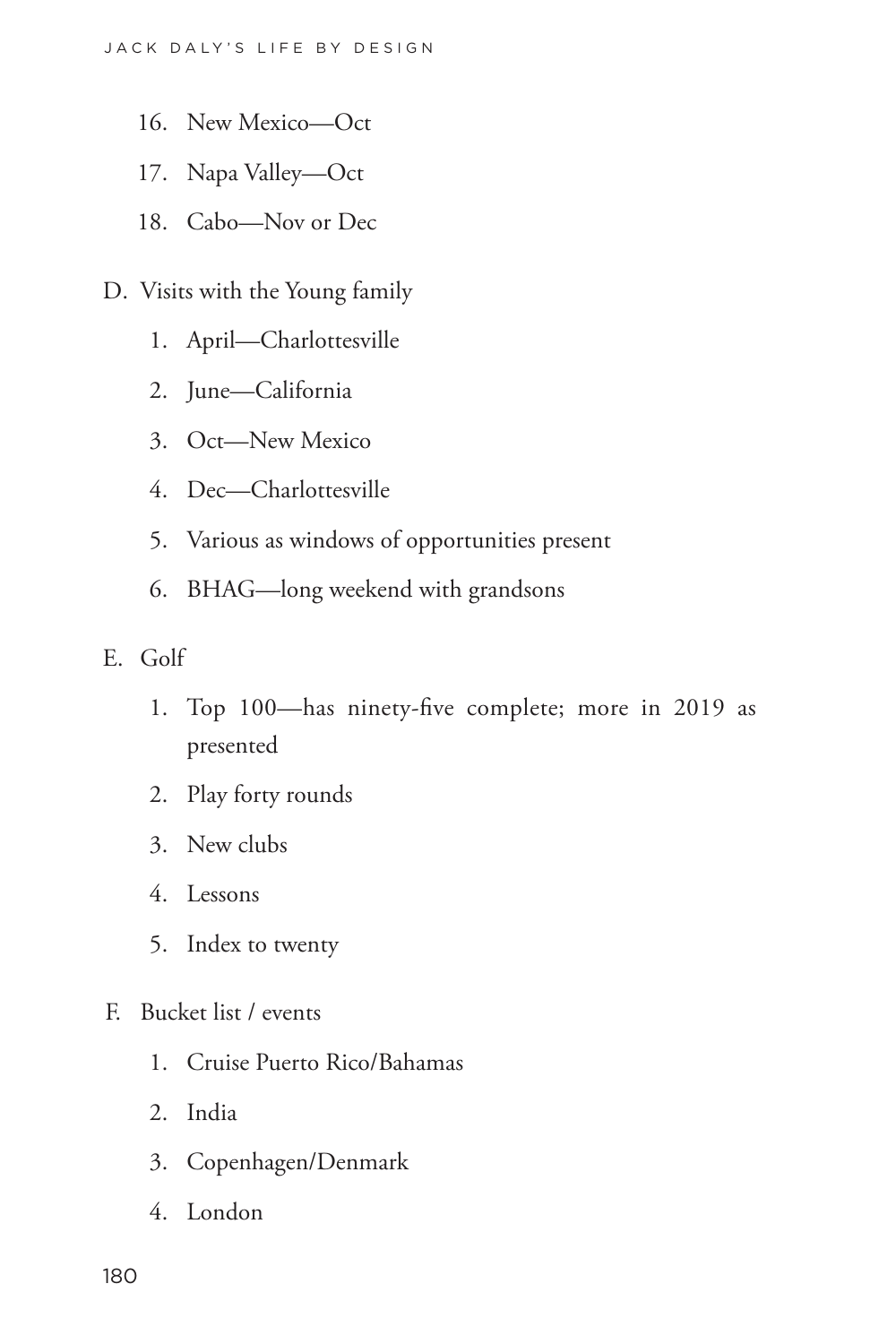- 5. Golf St. Andrews
- 6. Masters attend
- 7. Super Bowl if Eagles in
- 8. PGA Bethpage
- 9. Oahu, Hawaii
- 10. Vegas/James Taylor
- 11. Asia
- 12. Calgary Stampede
- 13. Brother Joe and Sandy visit for a week to CA
- 14. Australia
- 15. Prague/Paris
- 16. Kenya/Safari
- 17. New Mexico Balloon Festival
- 18. Napa Valley wine tasting
- 19. Jerusalem
- 20. Attend boxing match
- 21. Bikram hot yoga
- 22. AcroYoga
- 23. Shear a sheep
- 24. Hoover Dam visit
- 25. Several photo books: photo a day plus others as present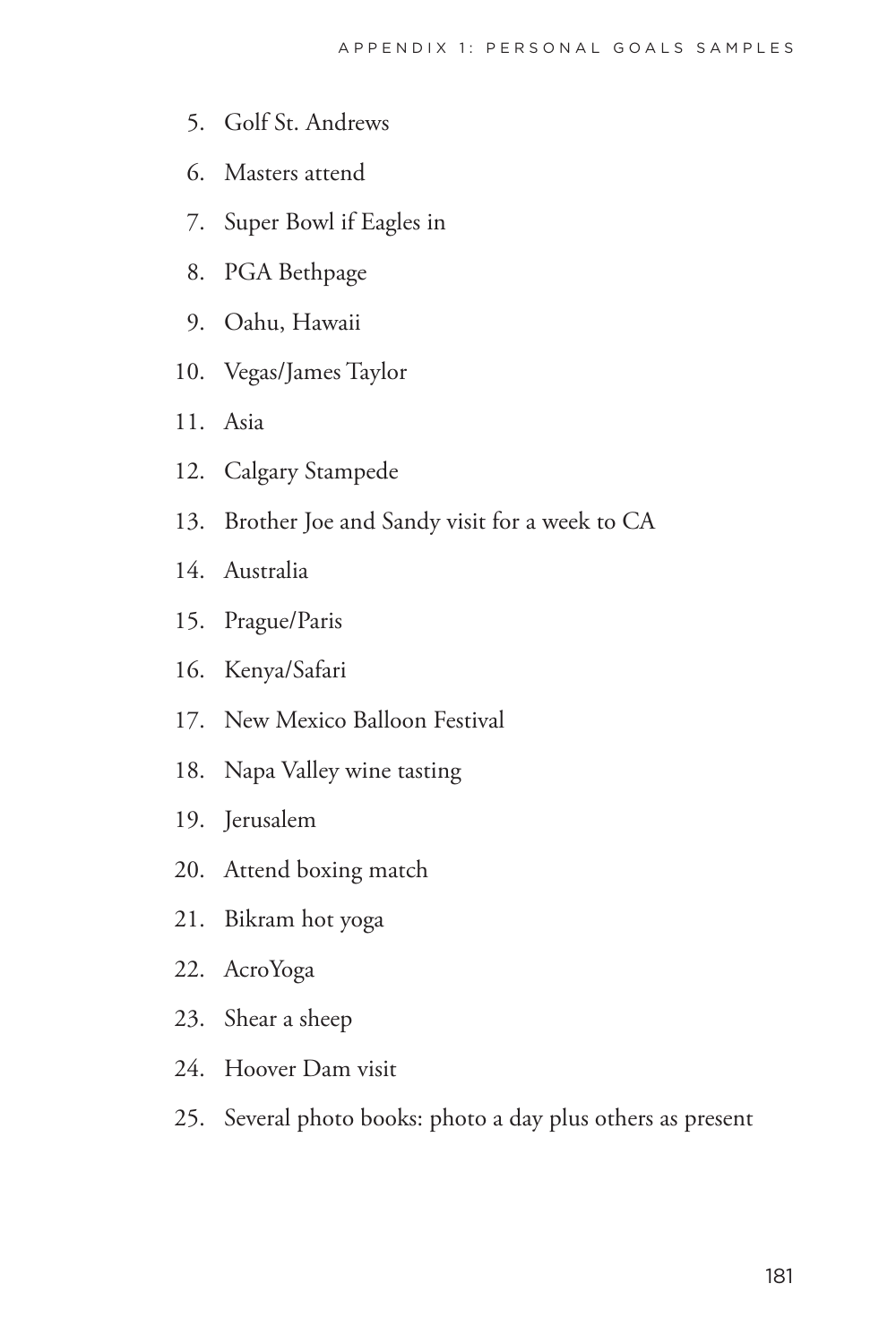- G. Household
	- 1. Backyard enhancement
	- 2. Investment management review twice a year
- H. Balance / personal development
	- 1. Books: thirty a year
	- 2. Movies: seventy a year
	- 3. Magazines: twelve monthly
	- 4. Sleep nights/balance

| <b>QTR</b>      | $\mathbf{1}$ | 2  | $3^{\circ}$ | $\overline{4}$ | <b>Total</b> | $\frac{0}{0}$ |
|-----------------|--------------|----|-------------|----------------|--------------|---------------|
| <b>Business</b> | 44           | 28 | 16          | 15             | 103          | 28%           |
| Home            | 31           | 41 | 42          | 66             | 180          | 50%           |
| Fun             | 15           | 22 | 34          | 11             | 82           | 22\%          |
| <b>Total</b>    | 90           | 91 | 92          | 92             | 365          |               |

5. Handwritten note of one or more per day

# **PERSONAL GOALS 2020—JACK DALY**

Theme: Life balance is the goal, combining my commitment to "making a difference" as a professional speaker and CEO coach while enjoying a mix of more time at home nurturing a new relationship in my personal life. World travel will continue to be a priority, while pursuit of my bucket list and exercise as a life staple are key components in providing balance to my professional pursuits.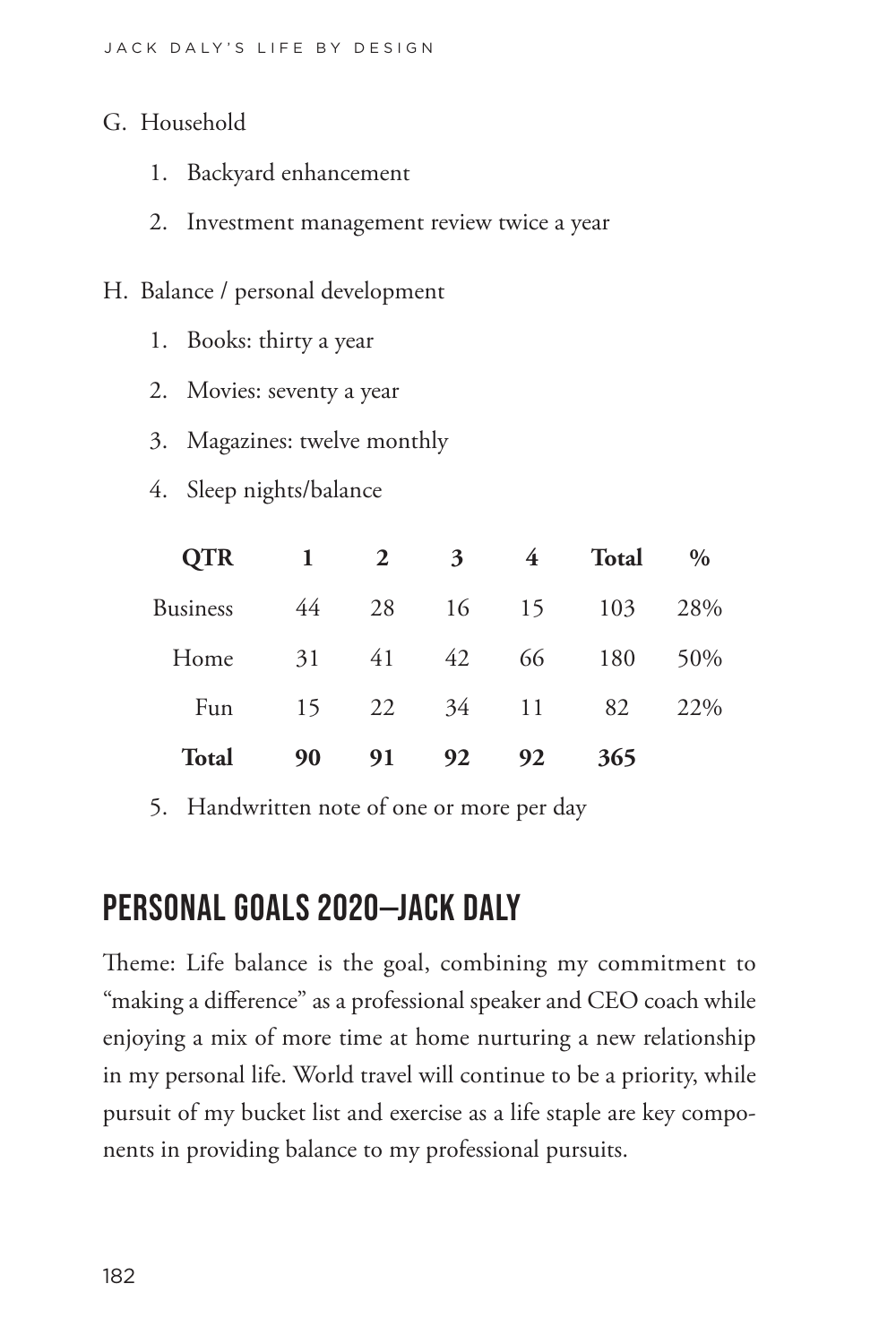### A. Family

- 1. Relationship with Karen
	- a) Monthly dinner with family/friends
	- b) Monthly "dress up" dinner
	- c) Outside runs together
	- d) Shared gym time
	- e) Movies together (6)
	- f) Reagan/Nixon libraries
- 2. Melissa's family
- 3. Young family
- 4. Extended family
- B. Health
	- 1. Weight (or less) by quarter: 180-178-178-175.
	- 2. No wine unless less than 182 lbs (four free days per month). Wine days to be less than workout days annually.
	- 3. Workout four to five times per week / 250 a year
	- 4. Marathons: Due to broken leg on December 5, my five scheduled marathons will shift to 2021. Goal is one (unspecified) in 2020, pending doctor's green light.
	- 5. Run three hundred miles / sixty hours
	- 6. Bike one thousand miles / sixty hours
	- 7. Strength / ninety-six weight workouts a year / eight a month
	- 8. Rowing / twenty-four hours a year / two hours a month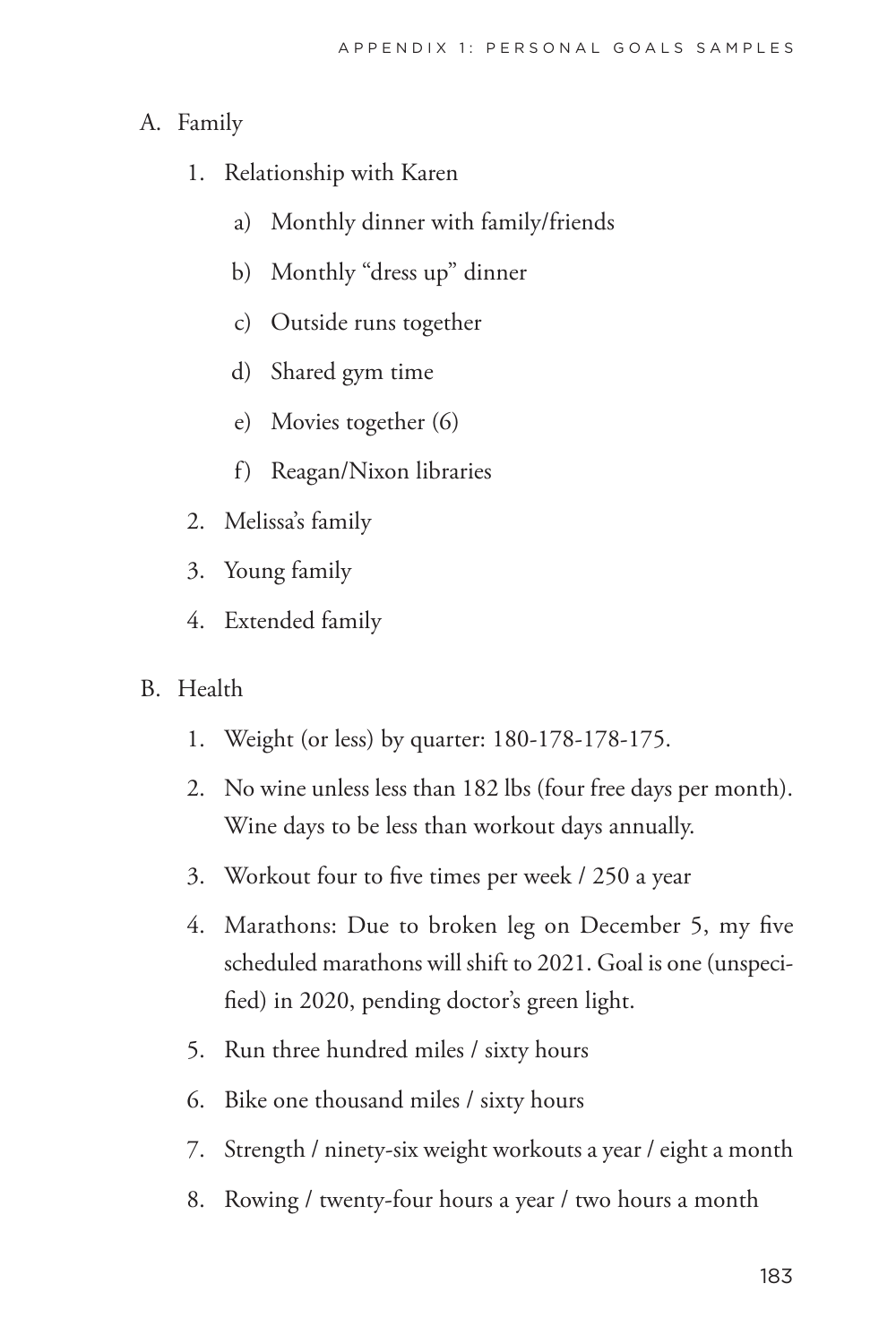- 9. Two million steps / 167,000 a month / 5,500 a day
- 10. Distance on foot / one thousand miles a year / eighty-three a month
- 11. Sit-ups / fifty daily / fifteen hundred monthly / eighteen thousand a year
- 12. Yoga / one session monthly
- 13. Restart blood platelet donations / two for year
- 14. Doctors: medical—Jan and July; dentist—three times year; eyes—summer; skin—twice a year
- 15. Sleep / seven hours nightly
- 16. Floss daily
- 17. Water / half gallon daily
- C. Quality of life / travel / vacations
	- 1. Cabo 2/15–20
	- 2. Grand Canyon 2/21–23
	- 3. NYC 3/19–23
	- 4. Prague/Paris/London 4/30–5/15
	- 5. Toronto 5/27–28
	- 6. Long Beach Island 5/28–6/6
	- 7. Australia/NZ 7/17–8/2
	- 8. London/Dublin 10/12–18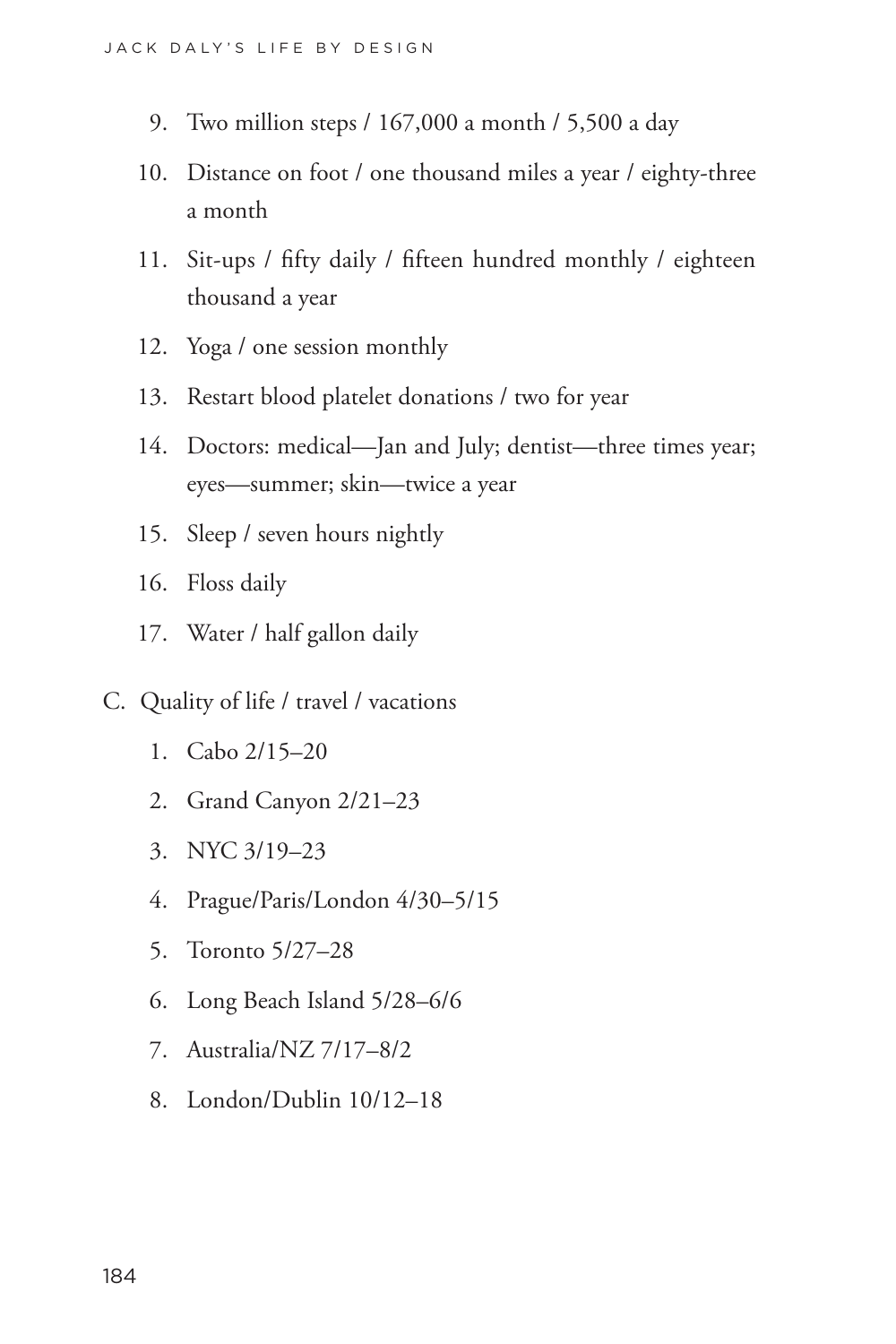- D. Visits with the Young family
	- 1. June—Long Beach Island
	- 2. Open—Southern California
	- 3. Sept—DC
	- 4. Dec—Charlottesville
	- 5. BHAG—long weekend with grandsons
- E. Golf—complete Top 100 (at ninety-five now) by August 2020
- F. Bucket list / events
	- 1. Write / publish "life" book
	- 2. Napa wine country 7/10–13
	- 3. *Hamilton*—NYC—March
	- 4. PGA Tourney—SF 5/15–18
	- 5. Long Beach Island 5/28–6/6
	- 6. Top 100 golf (5)—August
	- 7. Ryder Cup—Wisconsin 9/25–27
	- 8. Iovines outing—open timing/event
	- 9. Marlin fishing—Cabo—Feb
	- 10. Catalina Island
	- 11. Wrap a snake around neck
	- 12. Kiss on top of Ferris wheel
	- 13. Have palm read
	- 14. Super Bowl if Eagles in—Feb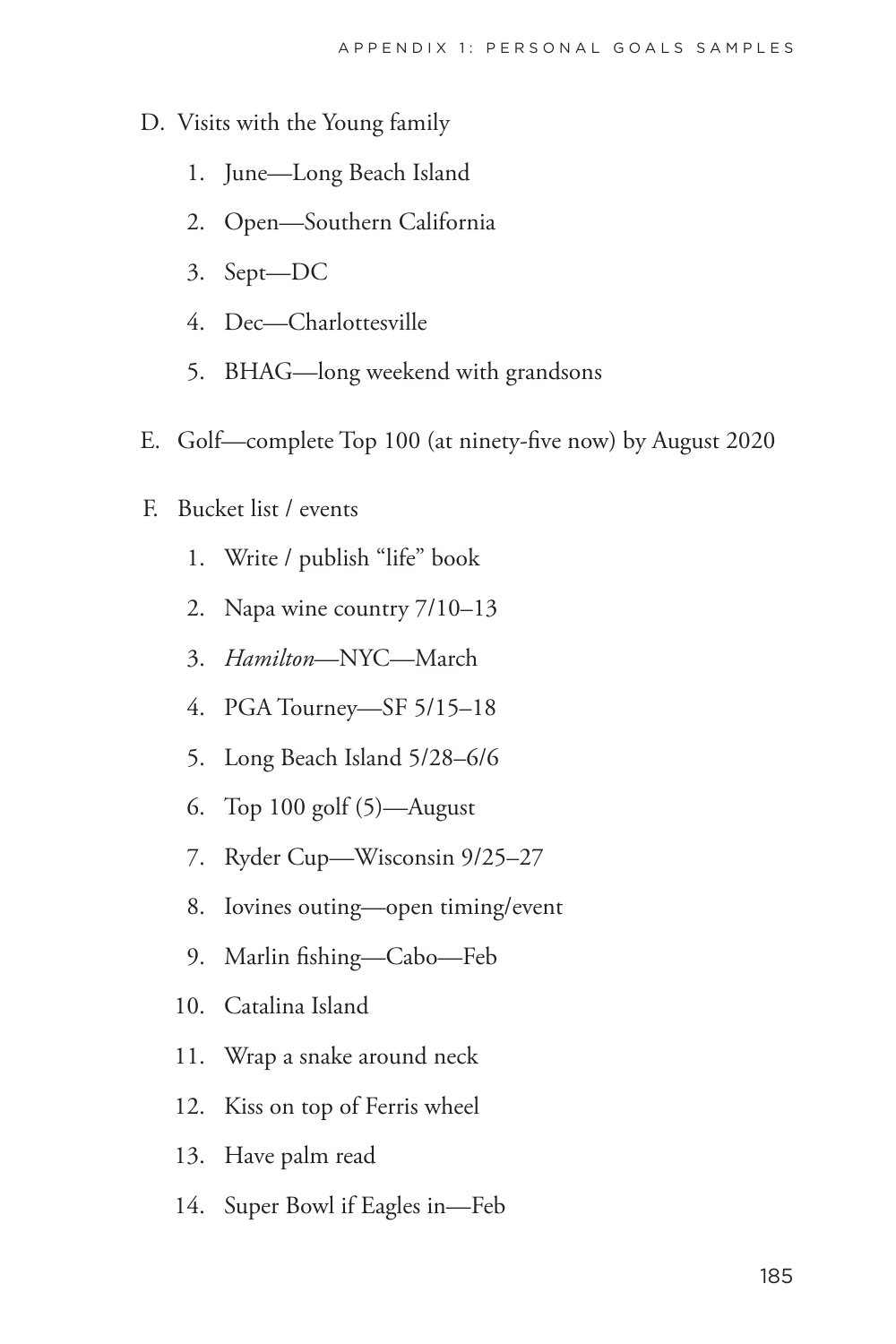- 15. Hot-air balloon
- 16. Attend boxing match
- 17. Bikram hot yoga
- 18. Reagan/Nixon libraries
- 19. Hoover Dam visit—Feb
- 20. Several photo books
- G. Household
	- 1. Sell house
	- 2. Buy house
	- 3. Move
	- 4. Investment mgmt. review—twice per year
- H. Balance / personal development
	- 1. Books: thirty a year
	- 2. Movies: eighty a year
	- 3. Magazines: twelve monthly
	- 4. Handwritten note of one or more every other day / 180 total for year
	- 5. Sleep nights / balance
		- a) Business 100 27%
		- b) Home 170 47%
		- c) Fun 95 26%
		- d) Total 365 100%